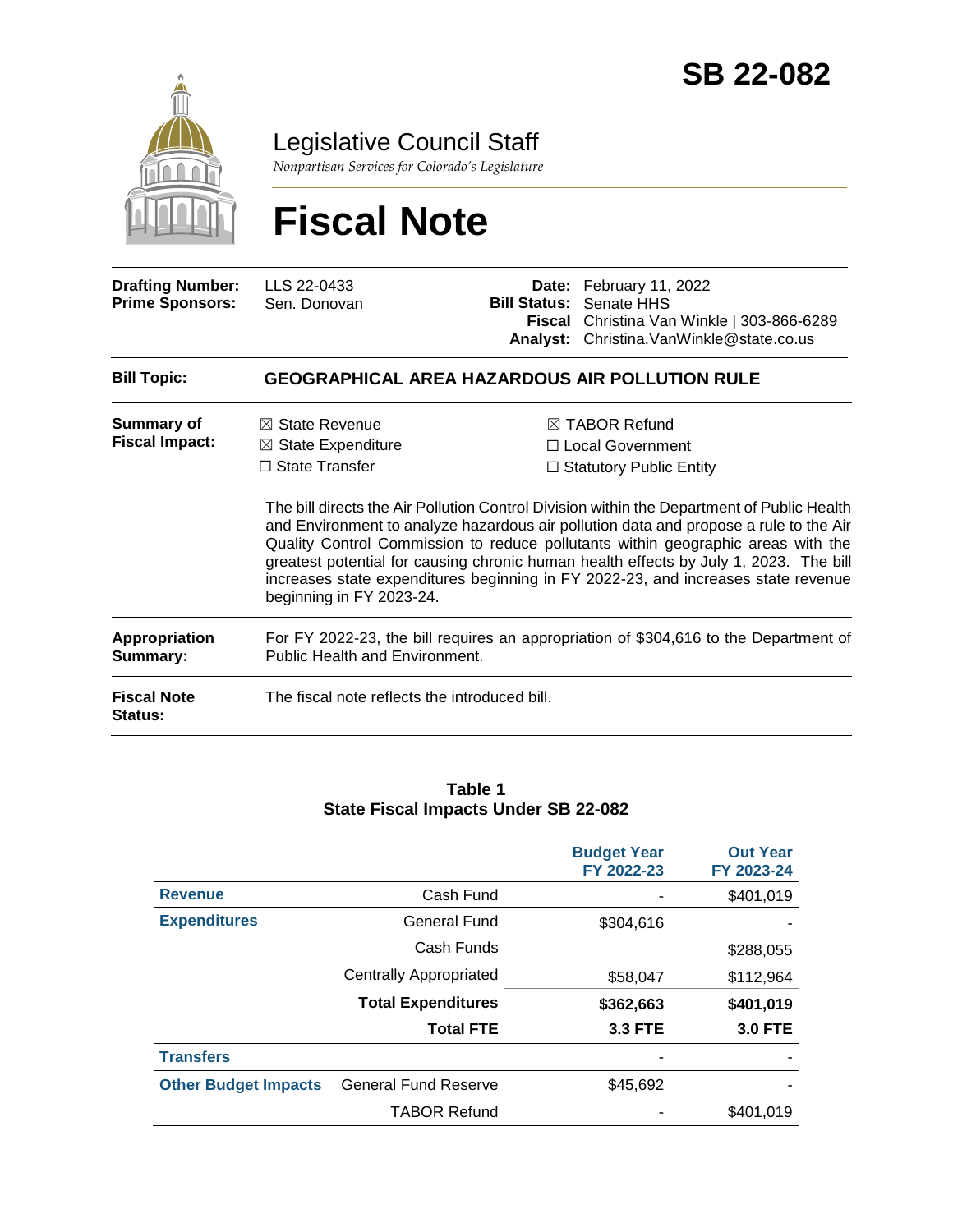Page 2

## February 11, 2022 **SB 22-082**

### **Summary of Legislation**

The bill requires the Air Pollution Control Division (APCD) within the Department of Public Health and Environment (CDPHE) to analyze hazardous air pollution (HAP) data published by the U.S. Environmental Protection Agency (EPA) and to identify and map geographic areas where HAPs have the greatest potential for causing chronic human health effects. The APCD must produce and make publically available a map showing these geographic areas, and must propose a rule to the Air Quality Control Commission (AQCC) in order to reduce these HAPs in the identified geographic areas by July 1, 2023. The AQCC must hold a hearing and comply with the required analysis of proposed air quality rules as outlined in current law.

#### **State Revenue**

Beginning in FY 2023-24, revenue will increase by \$0.4 million per year to the Stationary Sources Control Fund in the CDPHE from hazardous air pollutant emission fees. This revenue is subject to TABOR.

**Fee impact on regulated entities.** Colorado law requires legislative service agency review of measures which create or increase any fee collected by a state agency. The APCD currently collects emission fees for hazardous air pollutants from 2,013 regulated entities, with annual fee revenue estimated at \$1.3 million. Emission fees are based on the amount of pollutants reported in the most recent air pollution emission notice on file with the APCD. For FY 2021-22, emission fees for hazardous air pollutants are set in statute at \$239 per ton. The AQCC is authorized to adjust the fee by rule in future years to cover the indirect and direct costs required to administer air quality control programs. This fiscal note assumes that emission fees will increase by approximately 30 percent to \$313 per ton in FY 2023-24 to cover CDPHE's costs associated with implementing this bill, assuming constant emissions level. Table 2 identifies the approximate fee impact of this bill.

| Table 2                 |  |
|-------------------------|--|
| Fee Impact on SB 22-082 |  |

| <b>Fee Type</b>  | <b>Fund</b>                           | FY 2022-23     | FY 2023-24 |
|------------------|---------------------------------------|----------------|------------|
| <b>Emissions</b> | <b>Stationary Source Control Fund</b> | ۰              | \$401,019  |
|                  | Total                                 | $\blacksquare$ | \$401,019  |

### **State Expenditures**

The bill increases state expenditures in CDPHE by \$362,663 in FY 2022-23 from the General Fund and \$401,019 in FY 2023-24 and beyond from the Stationary Source Control Fund. The CDPHE requires a 9 to 12 month review process before adjusting emission fees. Therefore, FY 2022-23 costs require a General Fund appropriation. Expenditures are shown in Table 3 and detailed below.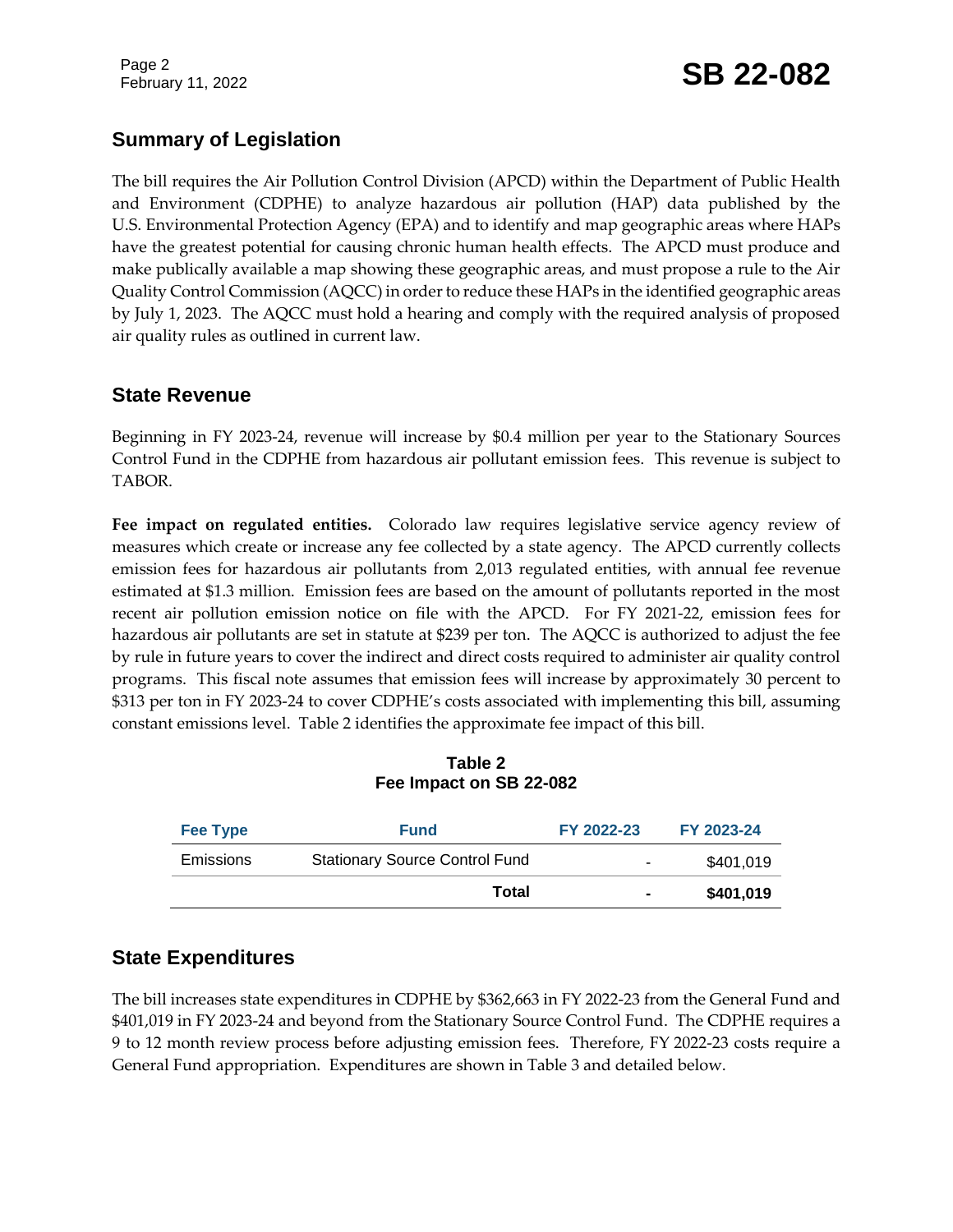### February 11, 2022 **SB 22-082**

|                                     | Table 3 |  |
|-------------------------------------|---------|--|
| <b>Expenditures Under SB 22-082</b> |         |  |

|                                             | FY 2022-23     | FY 2023-24     |
|---------------------------------------------|----------------|----------------|
| Department of Public Health and Environment |                |                |
| <b>Personal Services</b>                    | \$226,274      | \$235,053      |
| <b>Operating Expenses</b>                   | \$4,185        | \$3,645        |
| <b>Capital Outlay Costs</b>                 | \$24,800       |                |
| <b>Legal Services</b>                       | \$44,357       | \$44,357       |
| <b>Communication and Outreach Materials</b> | \$5,000        | \$5,000        |
| Centrally Appropriated Costs <sup>1</sup>   | \$58,047       | \$112,964      |
| FTE - Personal Services                     | 3.0 FTE        | 2.7 FTE        |
| FTE - Legal Services                        | $0.3$ FTE      | $0.3$ FTE      |
| Total                                       | \$362,663      | \$401,019      |
| <b>Total FTE</b>                            | <b>3.3 FTE</b> | <b>3.0 FTE</b> |

*<sup>1</sup> Centrally appropriated costs are not included in the bill's appropriation.*

**Department of Public Health and Environment.** Beginning in FY 2022-23, the APCD requires an increase in staff to analyze hazardous air pollutants from risk screening environmental indicators, identify and map geographic areas with the greatest potential for chronic human health effects, conduct communication and outreach to stakeholders, and propose a rule to the AQCC to reduce these pollutants. Outreach includes community engagement meetings, presentations, and translation services. This fiscal note assumes a September 1 start date, includes standard operating and capital outlay costs, and reflects the General Fund pay date shift. Staff resources in FY 2024-25 and beyond for monitoring and enforcing compliance with the new rules will be determined once rule-making is complete, and will be requested through the annual budget process.

 *Legal services.* Beginning in FY 2022-23, the APCD requires an estimated 450 hours of legal services annually from the Department of Law to support rule language development, stakeholder communications, and rulemaking, advise on rule implementation, and represent the CDPHE with challenges to the rule.

**Centrally appropriated costs.** Pursuant to a Joint Budget Committee policy, certain costs associated with this bill are addressed through the annual budget process and centrally appropriated in the Long Bill or supplemental appropriations bills, rather than in this bill. These costs, which include employee insurance and supplemental employee retirement payments, are shown in Table 3.

### **Other Budget Impacts**

**General Fund reserve.** Under current law, an amount equal to 15 percent of General Fund appropriations must be set aside in the General Fund statutory reserve beginning in FY 2022-23. Based on this fiscal note, the bill is expected to increase the amount of General Fund held in reserve by \$45,692 in FY 2022-23, which will decrease the amount of General Fund available for other purposes.